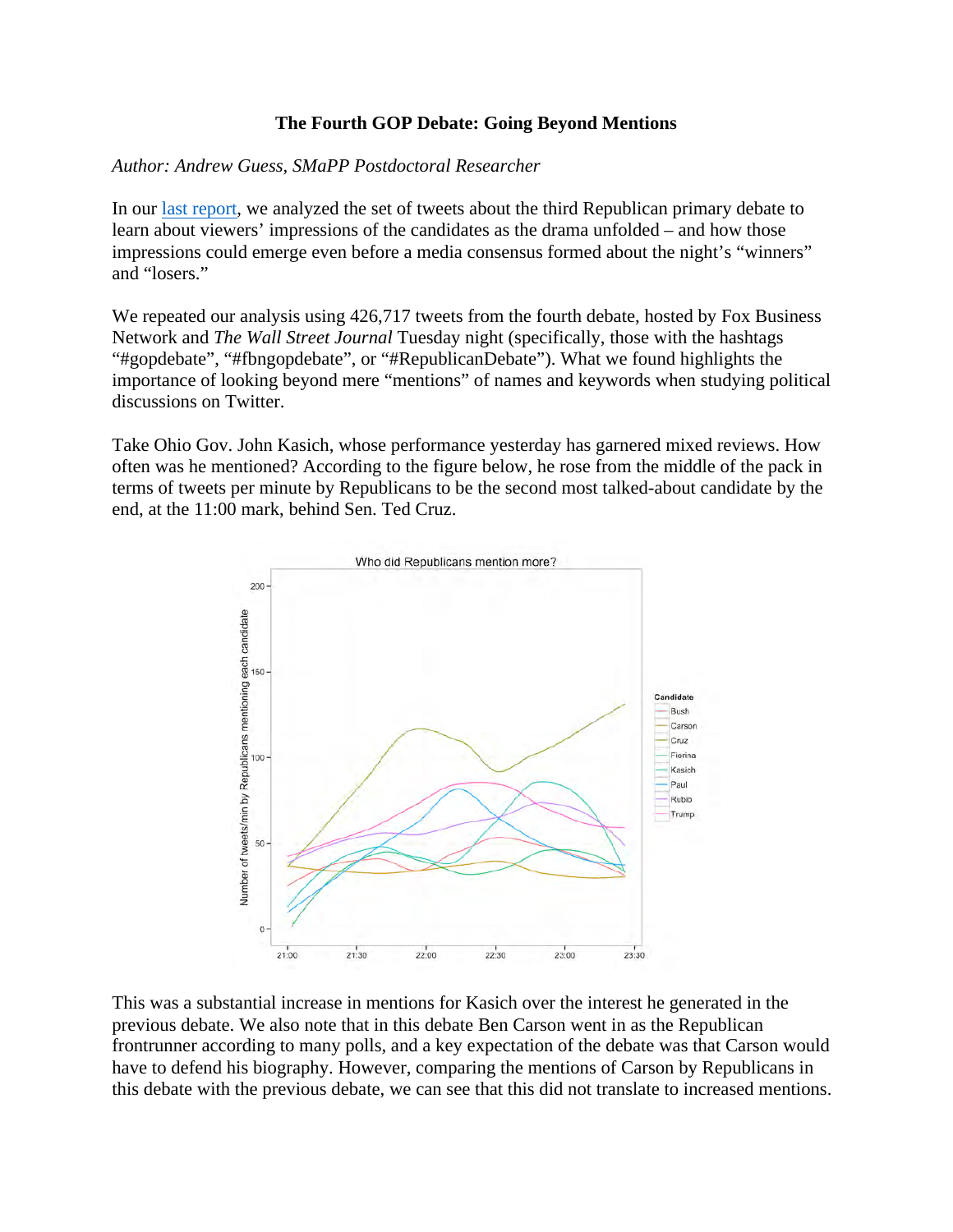There is something about the nature of Carson's support in the polls that is not translating to mentions on Twitter, even when by many accounts his debate performance was a substantial improvement over his performance in earlier debates.



But graphs like these don't tell us whether the candidates were being mentioned positively or negatively. We can use a simple, straightforward method of dictionary-based sentiment analysis to see how people discussed Kasich and whether that changed over the course of the night. Sentiment analysis matches words in tweets to those in a labeled dictionary of "positive" and "negative" words. This fairly blunt approach will pick up broad trends but may miss irony, humor, and, unfortunately, emojis. Still, it provides a handy way to summarize hundreds of thousands of tweets about a shared topic.

Having an estimate of the sentiment of tweets is especially useful in combination with subgroup analysis. In particular, we want to know how people of differing ideological stripes respond in political discussions. We use an ideological scaling method based on Twitter users' follower networks (summarized below) to categorize people into three broad groups: "Democrats," "moderate Republicans," and "conservative Republicans."

What we see in the graph below is that all three groups felt differently about Kasich as the debate went on. As it began, moderate Republicans were tweeting more positive things about the Ohio governor than were more conservative Republicans or Democrats. Just after 9:30 (corresponding to the dotted line on the figure), Kasich challenged Donald Trump on the subject of immigration, calling for a more "adult" and pragmatic approach. Perhaps not surprisingly, this set off a flurry of positive tweets from Democratic-leaning debate watchers, while Republicans – especially more conservative ones – tweeted negatively about the governor on average. Balance was eventually restored as most Republicans seemed to respond more favorably to Kasich by the end of the debate.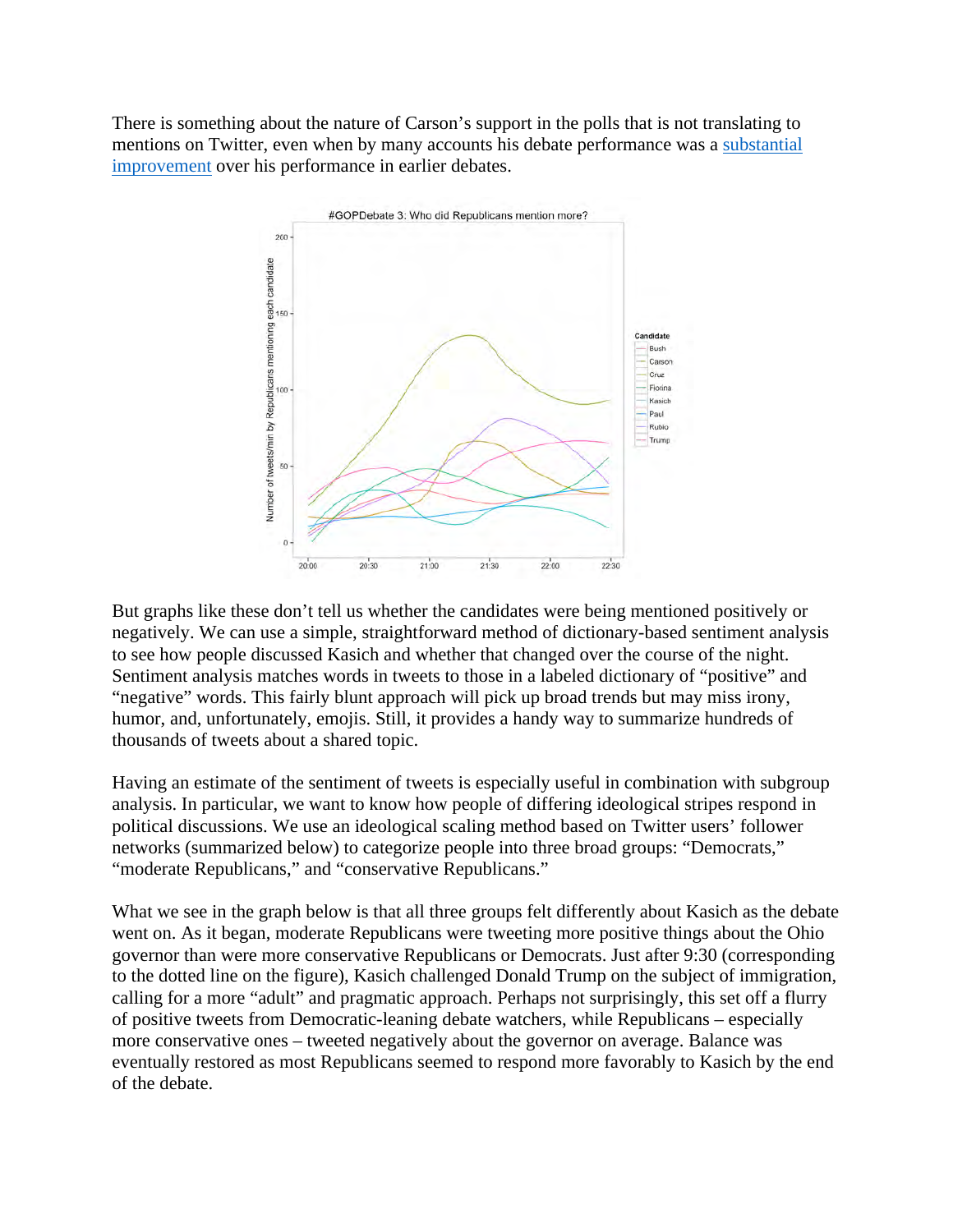

Such comparisons can also be made between candidates. A good example of this in action is the clash between Senators Marco Rubio and Rand Paul over taxes and foreign policy (just after 10:05). When Rubio attacked Paul for being an "isolationist," it was intended to appeal to conservatives favoring more muscular foreign-policy commitments abroad. But how was the message received by different audiences? The graph below suggests that conservative Republicans favored Rubio in the exchange, while moderate Republicans and Democrats began to tweet about Paul in a more positive light.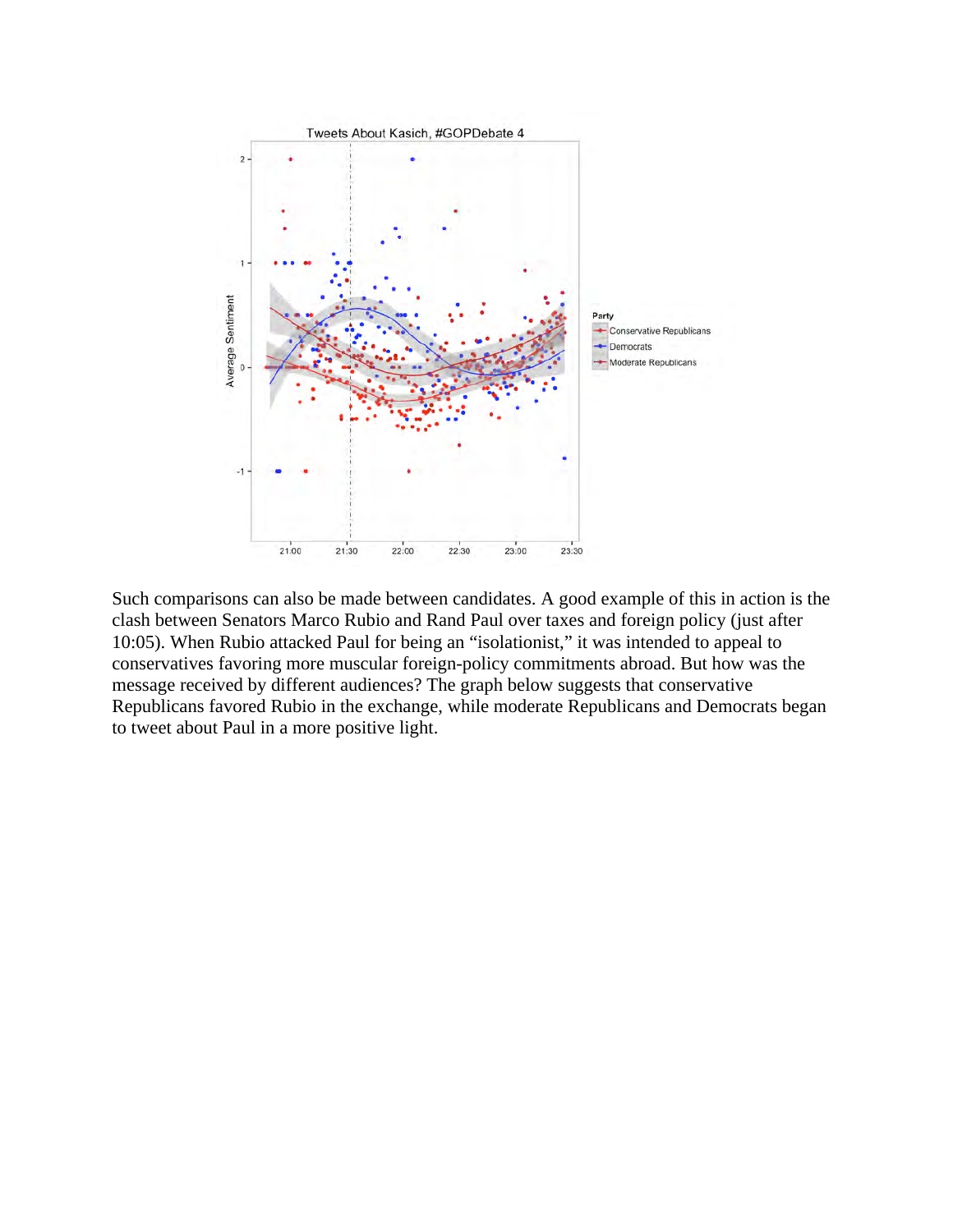

Finally, we can let the words speak for themselves and examine what people in each political subgroup were tweeting about during the debate. The word clouds below show the words most commonly used by Democrats, moderate Republicans, and conservative Republicans, with the size of the word being proportional to how often it was used by the group. We can see that the minimum wage was a bigger issue for Democrats (on the left) than for either group of Republicans. And, perhaps ironically, Hillary Clinton was mentioned more by conservative Republicans than any other group (presumably not favorably). We also see "big government" among the most popular terms used by conservative Republicans.

cant talk need see **minimum**hes  $\frac{1}{2}$ time <sub>o</sub> gop<sub>let</sub> jobs <del>7</del> big on ≶ look One <u>now ဖိ</u>

n good he iaht CtO make

first bac minimum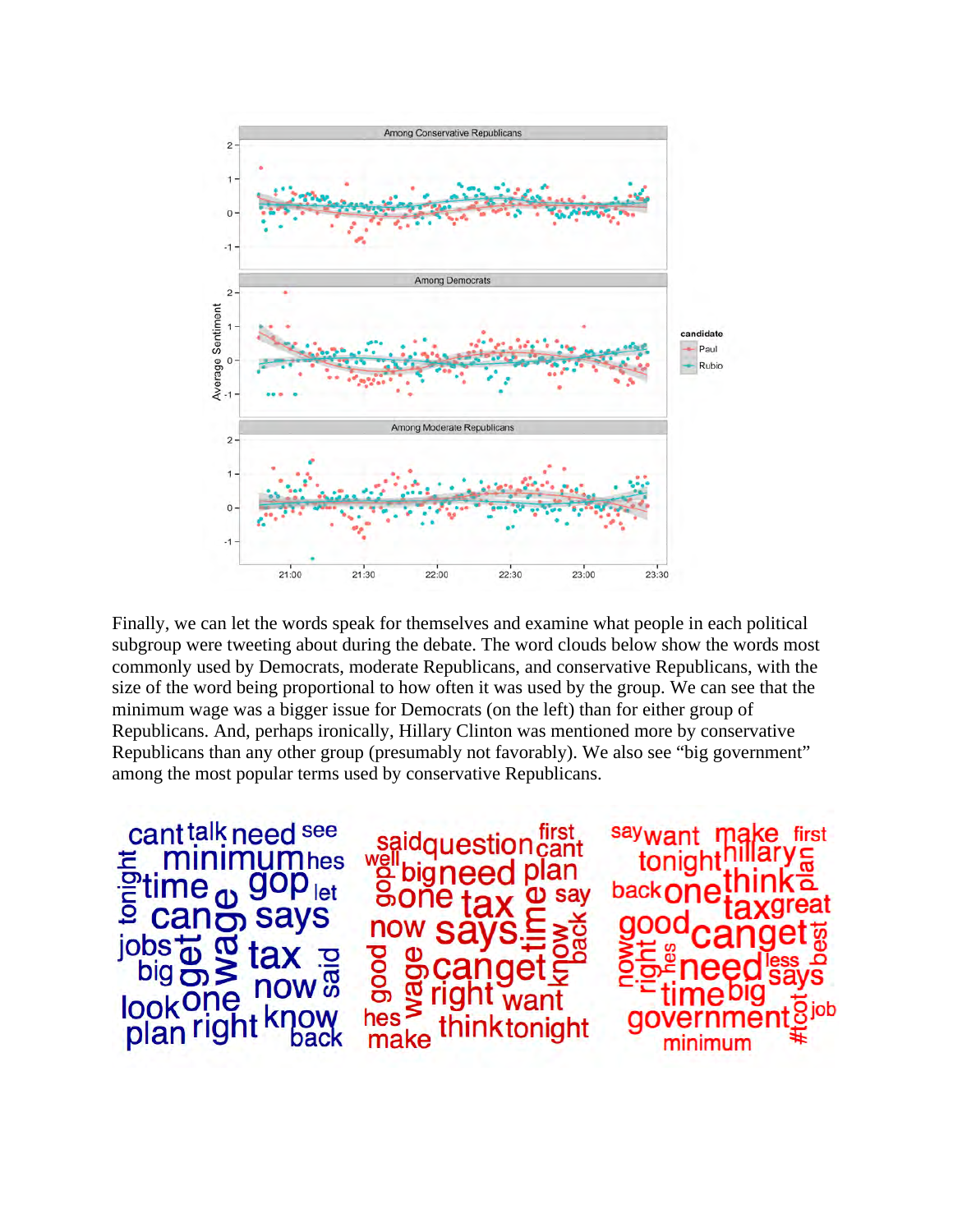These word clouds can suggest the success and failures of the candidates on Tuesday. Ted Cruz and Rand Paul made attacks on big government a key point of their arguments. Paul explicitly attacked child tax credits and the size of the military as examples of big government that he argued conservatives should not support. And Cruz attacked sugar subsidies (and implicitly Marco Rubio, a supporter of such subsidies) as an example of big government. While neither the terms "sugar" nor "subsidy" were used often in tweets, the concept of big government did resonate. Compare this to Carly Fiorina trying to inject a discussion of "crony capitalism" into the debate. This did not take hold – nothing related to the concept was picked up by those tweeting about the debate. Thus one value of perusing tweets is not only that we witness what did happen, but we witness what did *not* happen.

As primary debate season continues, we will keep delving into social media data to learn how different groups respond to these highly charged political events and whether these reactions have longer-term effects.

## **Additional Figures**

• To complement the first figure, the graph below shows the number of mentions per candidate among everyone in our sample, not just Republicans. Cruz still comes out on top, but Trump is a close second throughout the night – he even breaks through briefly as the most-mentioned candidate at around 10:30. The boost to Trump when we look at everyone implies that many of the tweets about the candidate are coming from people who we do not classify as Republicans.